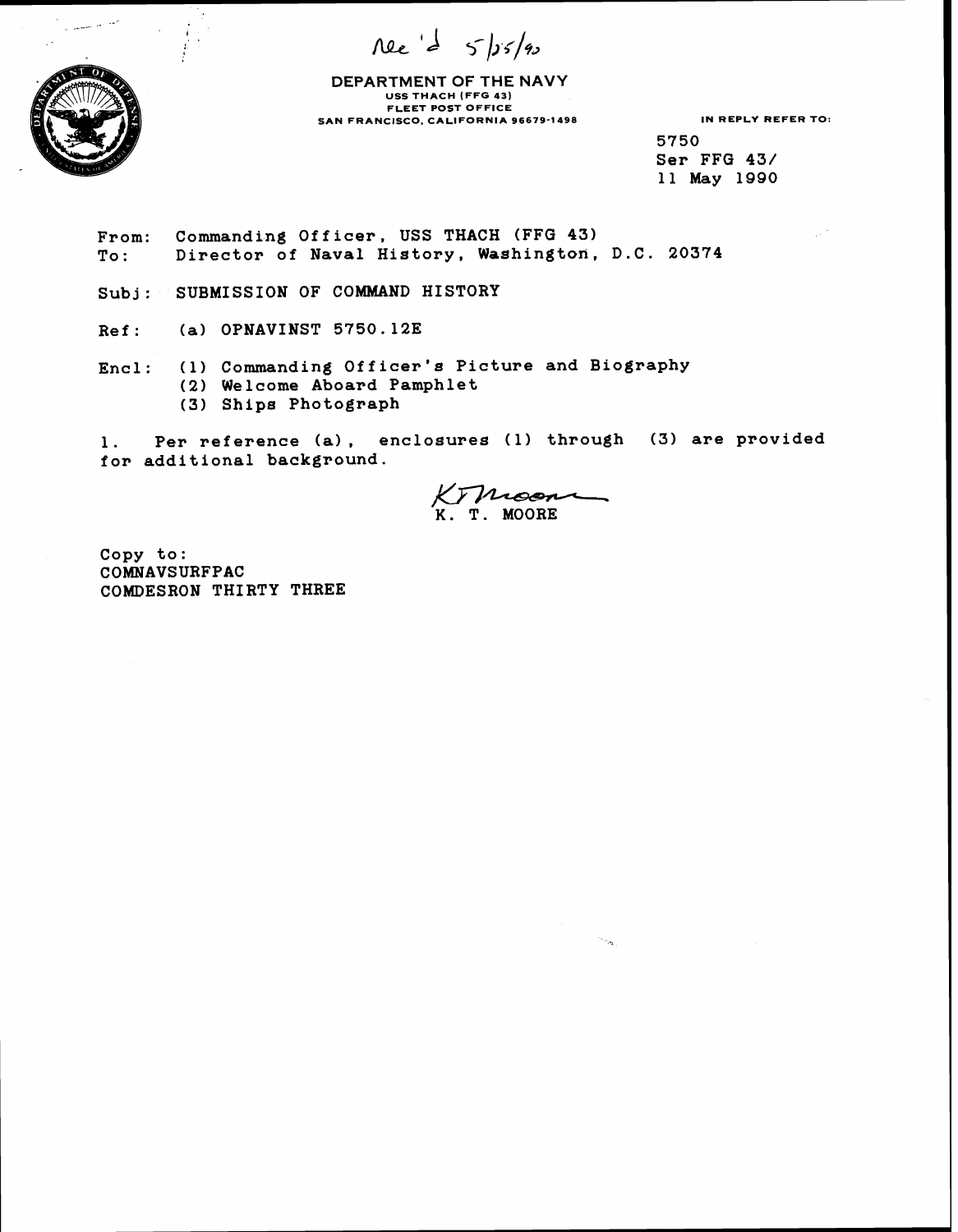#### **1. COMMAND COMPOSITION AND ORQANIZATION.**

**a. USS THACH is a flight** I11 **Oliver Hazard Perry Class Guided Missile Frigate designed to provide anti-submarine and medium range anti-air defense to a battle group, amphibious or merchant convoy. THACH is part of Destroyer Squadron Thirty Three, Commanded by Captain R. S. Watkins. The ship is homeported in San Diego, CA and is commanded by Commander Keith T. Moore. Throughout the year THACH embarked various LAMPS** MKIII **(SHGOB) anti-submarine warfare helicopters from HSL 43.**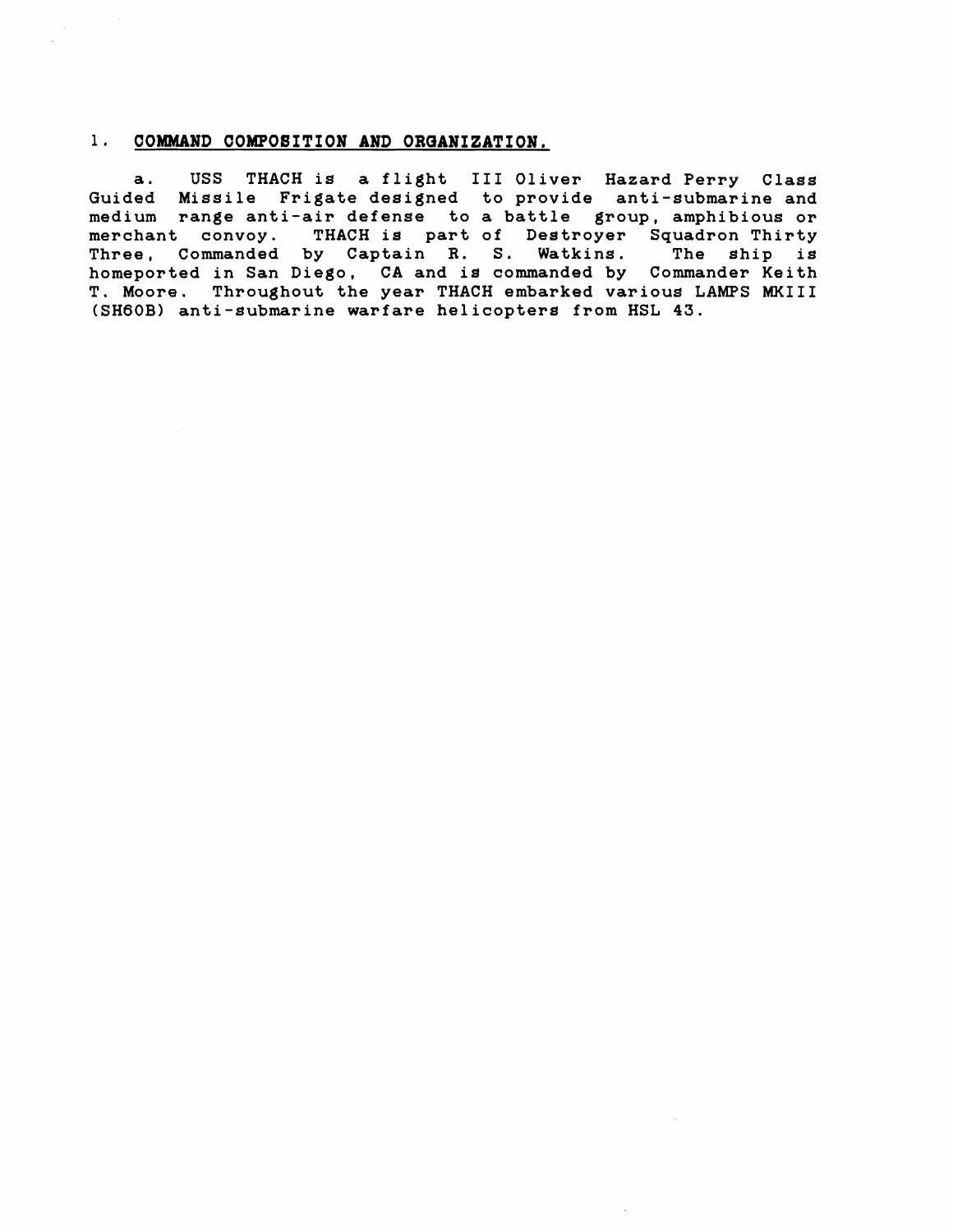#### **2. NARRATIVE.**

**JANUARY 1989** - **MARCH 1989: During the Months of January, February, and March THACH continued a five month DryDocked Selected Restricted Availability where she was upgraded with the AN/SQQ-8Q(V)2 anti-submarine suite and where her displacement was increased to 4100 tons. THACH also completed a ISIC Light Off Assessment.** Ensign **reported on board in January** and Lieutenant **Reported on board in February**. **and and reported on board in February.** 

**APRIL 1989: THACH completed Sea Trials after a five month DSRA and set sail for an ammunition on load in Concord, California and a port visit in San Francisco, California and a training availability in Treasure Island, California.** 

**MAY 1989: During the month of May, THACH completed a port visit in San Francisco, California and a training availability in Treasure Island. Upon return to San Diego, California, THACH completed a Training Readiness Examination and a COMDESRON TWENTY**  ONE Command Inspection. Ensign **reported** on board.

**JUNE 1989: THACH completed a two week Interim Refresher Training period.** 

**JULY 1989: NTR** 

**AUGUST 1989: THACH enjoyed a port visit to the annual Seattle**  Sea Fair in Seattle, Washington. T<br>Training Team Phase II inspection. LT Training Team Phase II inspection. LT **The Contract Contract Contract Contract Contract Contract Contract Contract Contract Contract Contract Contract Contract Contract Contract Contract Contract Contract Contract Contract board.** 

**SEPTEMBER 1989: During the month of September, THACH completed a Intermediate Maintenance Availability. During the week of 25** - **2g September THACH completed MEF-EX 89-8 in preparation for her upcoming MEF deployment in December.** 

**OCTOBER 1989: THACH completed a Mobile Training Team Phase I11 engineering inspection.** 

**NOVEMBER 1989** : **In November THACH went through a Propulsion Examining Board Operational Propulsion Plant Examination.** 

**DECEMBER lQBQ: During the beginning of December THACH completed a Pre Overseas Movement and on 15 December left San Diego on a six month Middle East Force Deployment.** 

 $\overline{\mathcal{L}}$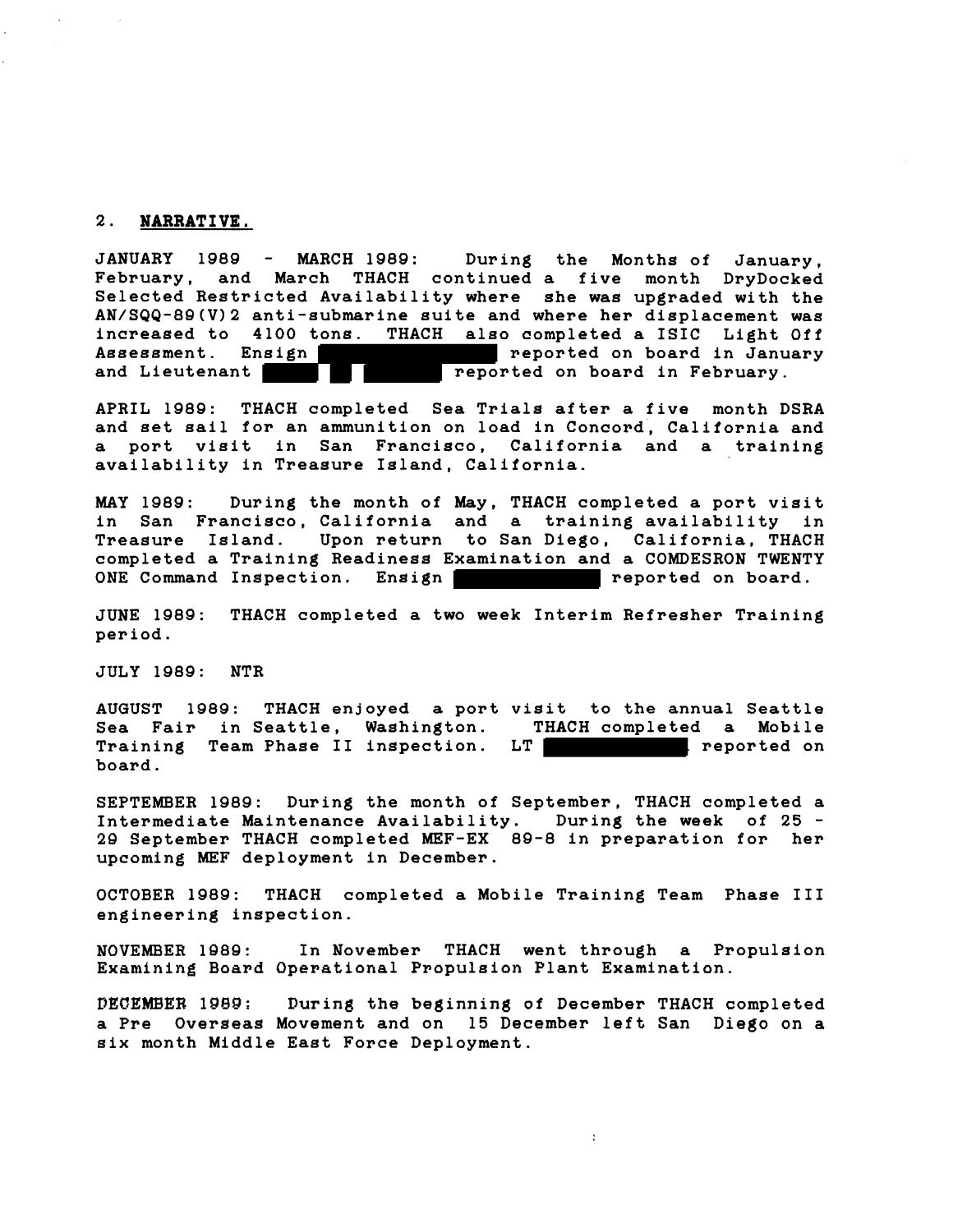# **3. CHRONOLOQY.**

 $\frac{1}{\Delta} \left( \frac{1}{\Delta} \right) = \frac{1}{\Delta} \left( \frac{1}{\Delta} \right)$ 

 $\sim$   $\sim$ 

## **JANUARY 1989**

- **Drydocked Southwest Marine Shipyard, San Diego, CA** 

- **Ensign reports on board**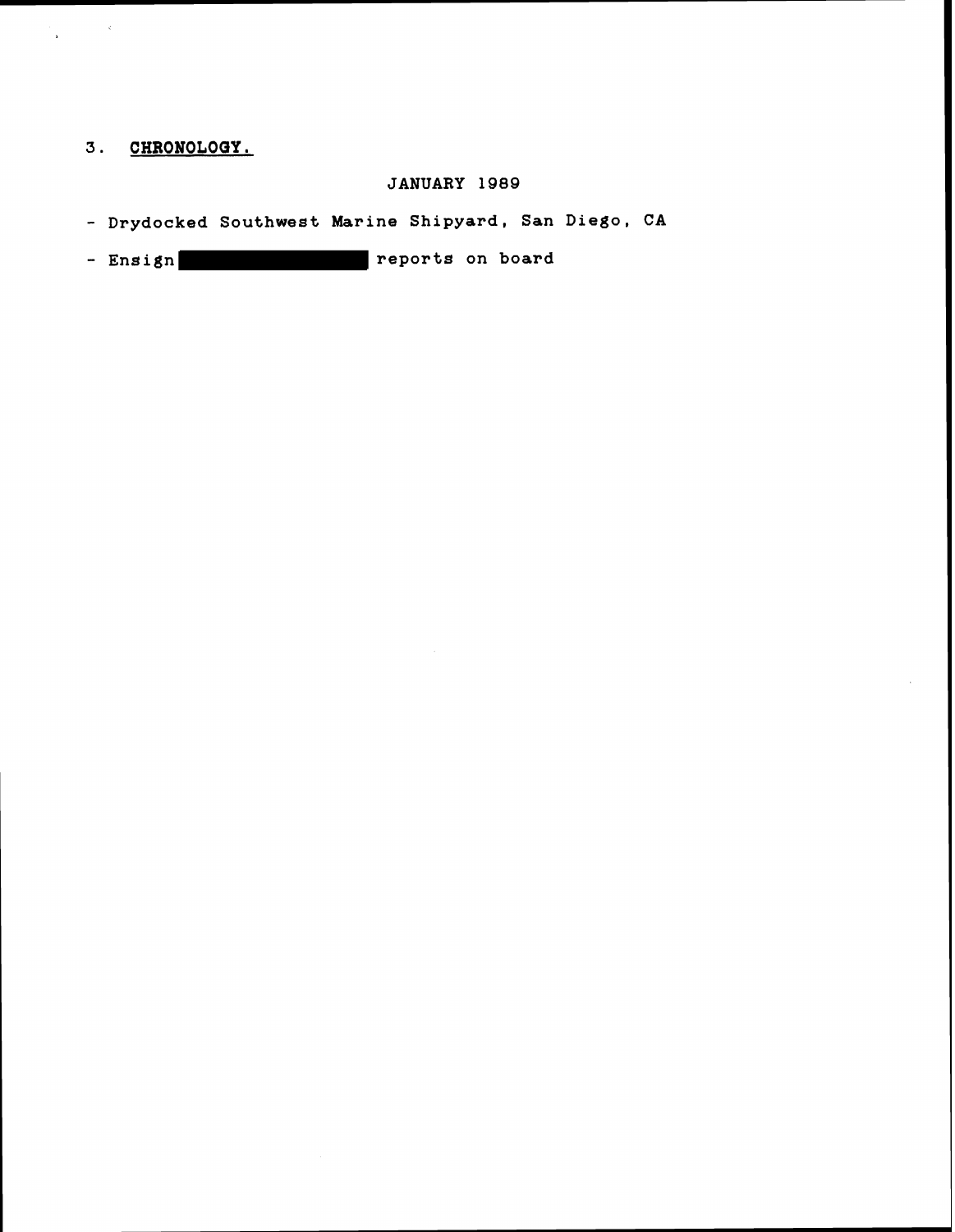# **FEBRUARY 1989**

# - **Drydocked Southwest Marine Shipyard, San Diego, CA**

 $\mathcal{O}_{\mathcal{A}}(\mathcal{O}_{\mathcal{A}})$  and  $\mathcal{O}_{\mathcal{A}}$ 

 $\sim 10^{-1}$ 

 $\sim 10^{-10}$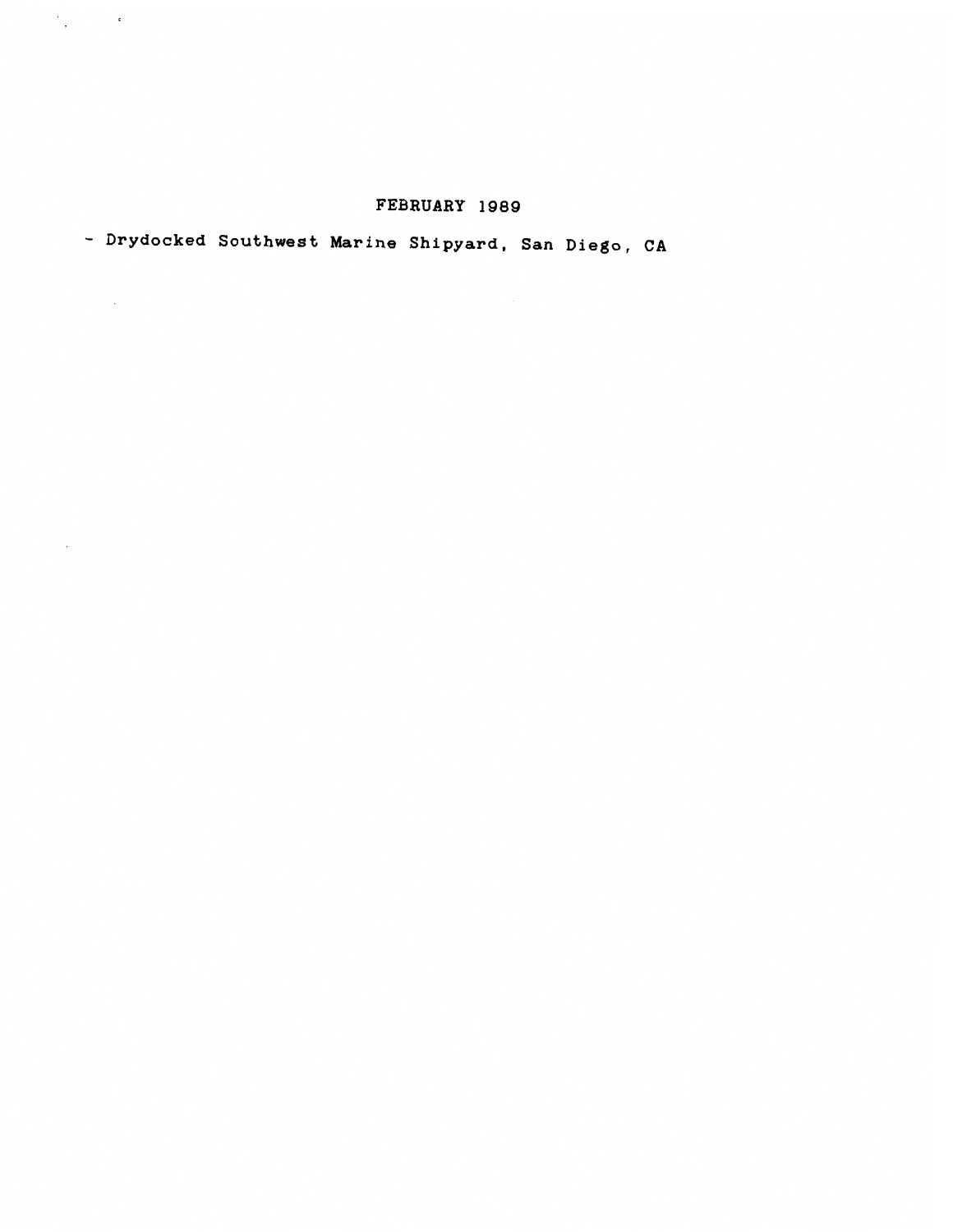## **MARCH 1989**

- **Drydocked Southwest Marine Shipyard, San Diego, CA**
- Lieutenant **Reports on board**
- **ISIC Light Off Assessment**

 $\label{eq:1} \frac{\partial \mathcal{L}_{\text{max}}}{\partial \mathcal{L}_{\text{max}}}\left( \mathcal{L}_{\text{max}}\right) = \mathcal{L}_{\text{max}}$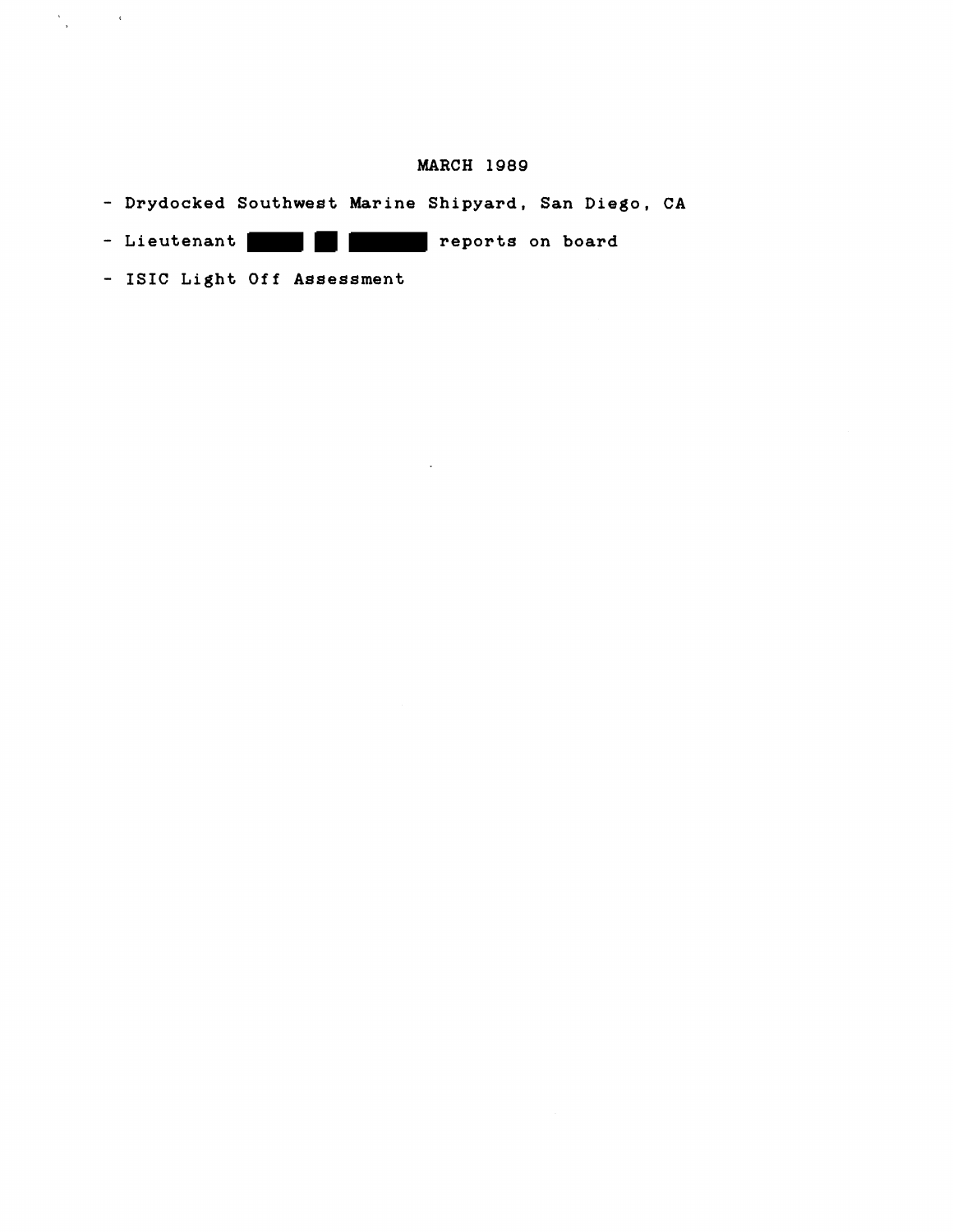#### **APRIL 1989**

- **Sea Trials SOCAL OPAREA** 

 $\label{eq:2.1} \frac{1}{2}\int_{\mathbb{R}^3}\frac{1}{\sqrt{2\pi}}\left(\frac{1}{2}\int_{\mathbb{R}^3}\frac{1}{\sqrt{2\pi}}\right)^2\frac{1}{2\sqrt{2\pi}}\int_{\mathbb{R}^3}\frac{1}{\sqrt{2\pi}}\frac{1}{\sqrt{2\pi}}\frac{1}{2\sqrt{2\pi}}\frac{1}{2\sqrt{2\pi}}\frac{1}{2\sqrt{2\pi}}\frac{1}{2\sqrt{2\pi}}\frac{1}{2\sqrt{2\pi}}\frac{1}{2\sqrt{2\pi}}\frac{1}{2\sqrt{2\pi}}\frac{1}{2\sqrt$ 

- **Enroute Concord, California for ammunition on load**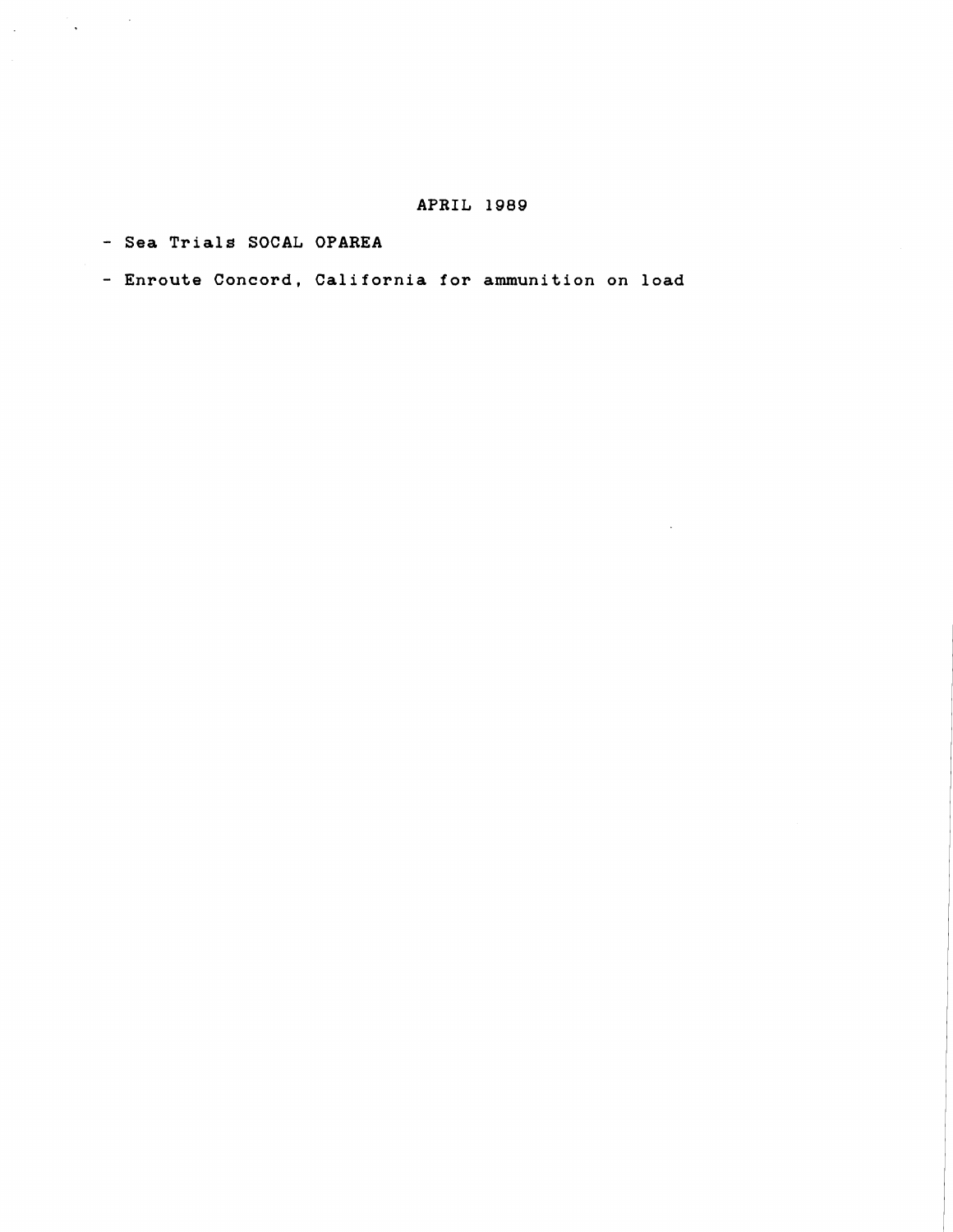#### **MAY 1989**

- **Port Visit San Francisco CA** 

 $\label{eq:2.1} \begin{array}{ccccc} \mathbf{A} & & & & & \\ & \mathbf{A} & & & & \\ & \mathbf{A} & & & & \\ & \mathbf{A} & & & & \\ \end{array}$ 

- **Training Readiness Availability Treasure Island, California**
- Ensign **and Series** reports on board
- **Training Readiness Examination**
- **COMDESRON TWENTY ONE Command Inspection**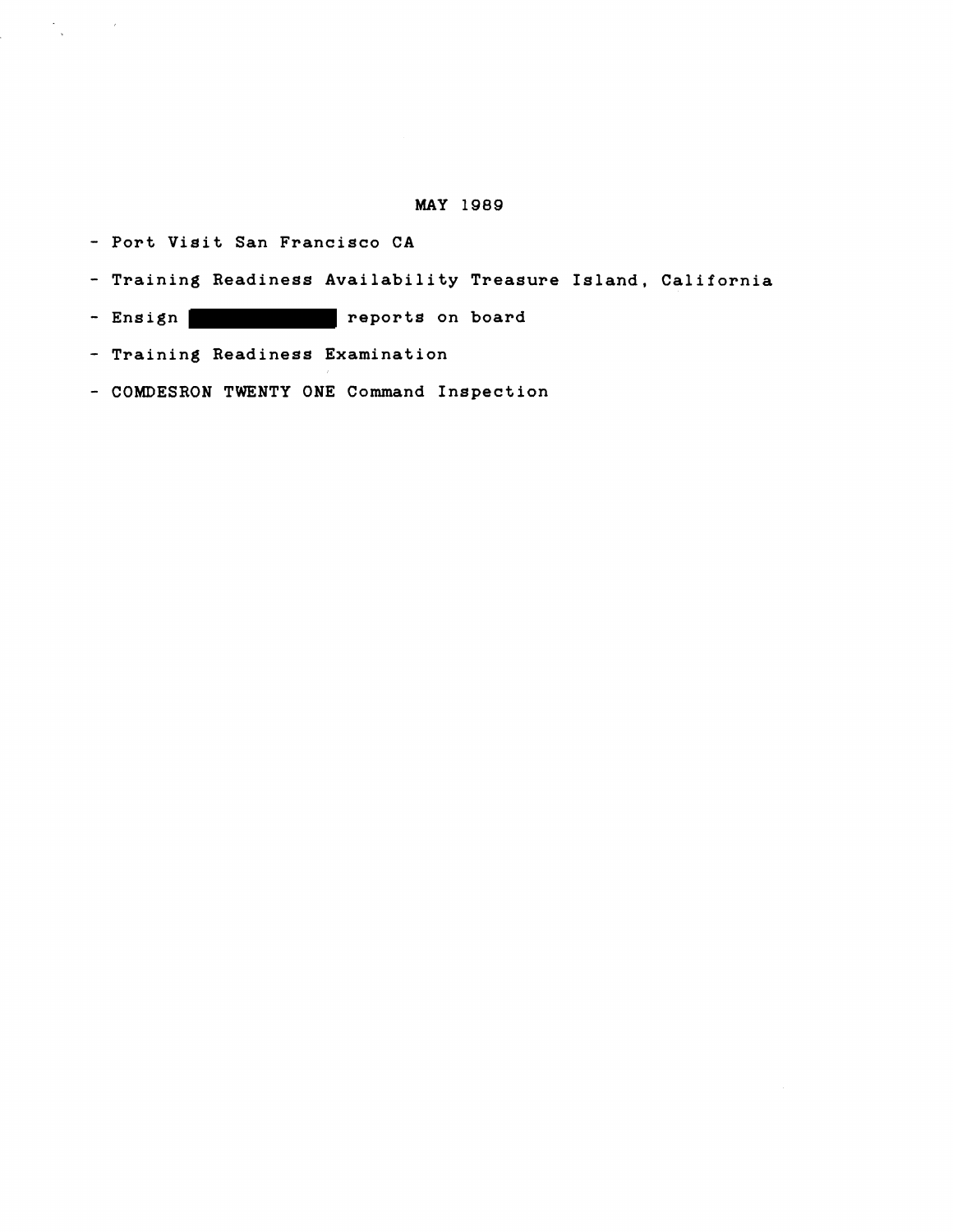- Interim Refresher Training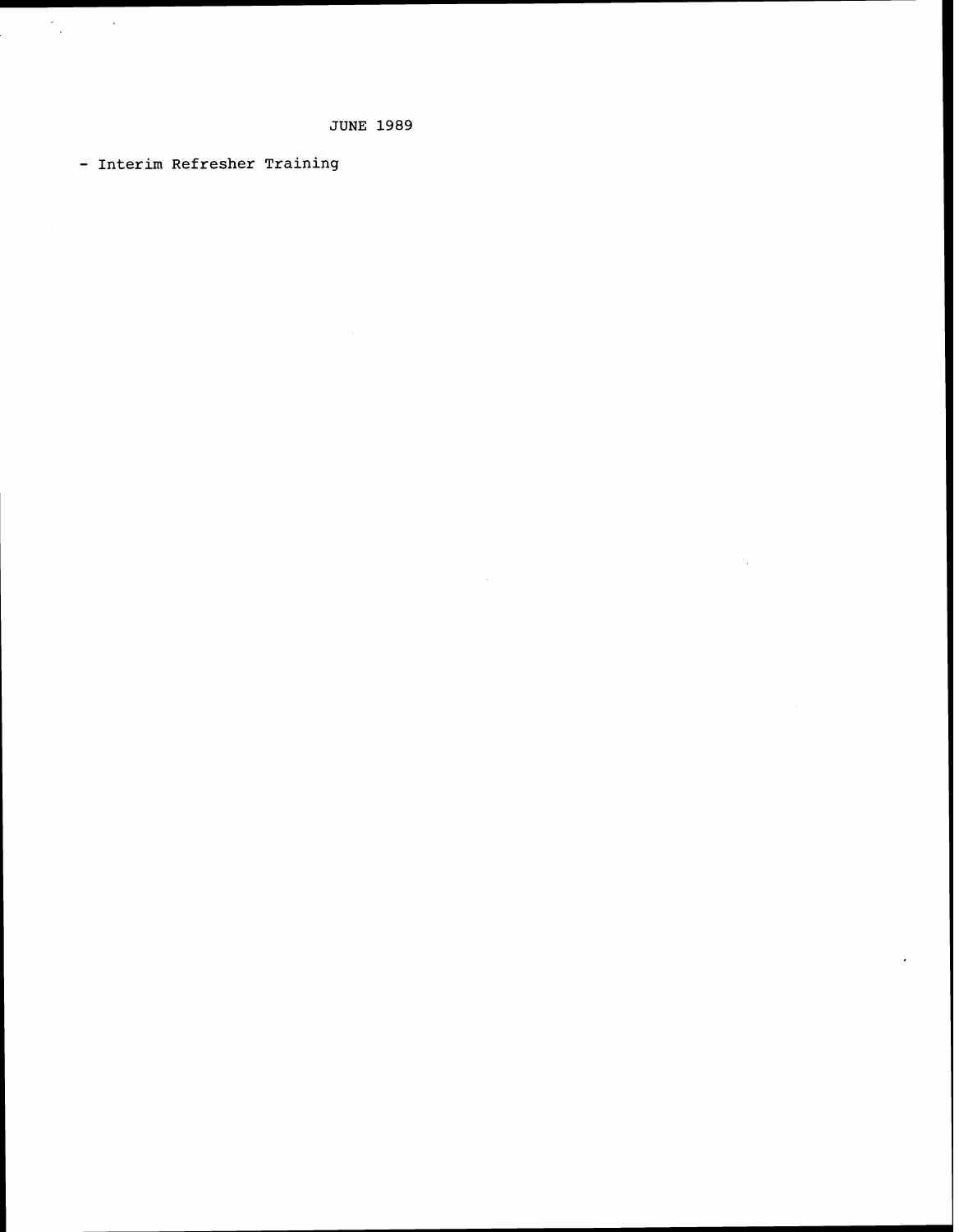**JULY 1989** 

- **NTR** 

 $\label{eq:2.1} \frac{d\mathbf{x}}{d\mathbf{x}} = \frac{1}{2} \left( \frac{d\mathbf{x}}{d\mathbf{x}} + \frac{d\mathbf{x}}{d\mathbf{x}} \right)$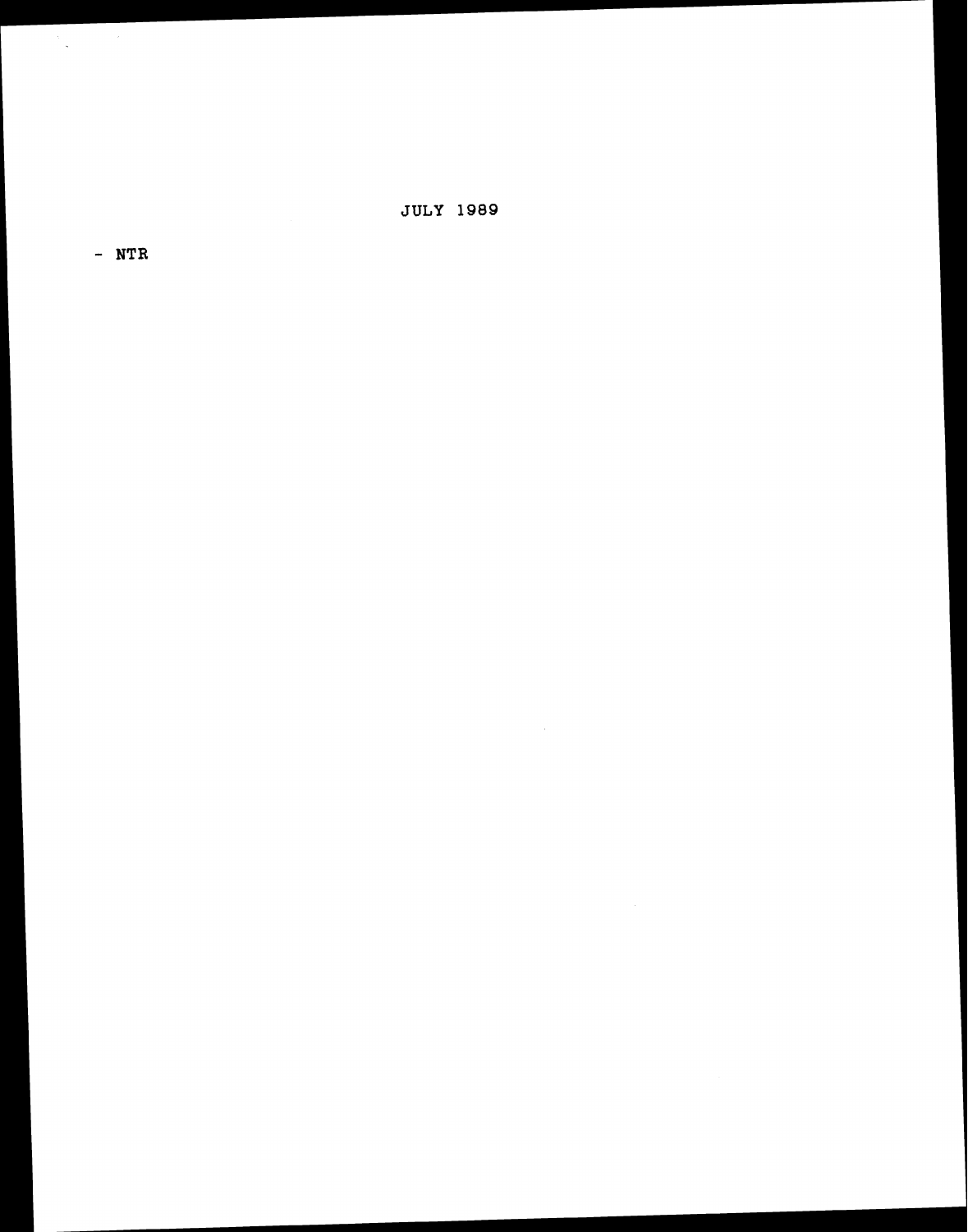## **AUGUST 1989**

 $\sim$   $\sim$ 

- **Port Visit Seattle, Washington for Seattle Sea Fair** 

- **Mobile Training Team Phase I1** 

 $\label{eq:1} \frac{1}{\sqrt{2}}\int_{\mathbb{R}^{2}}\frac{1}{\sqrt{2}}\left(\frac{1}{\sqrt{2}}\right)^{2}d\mu_{\rm{max}}\left(\frac{1}{\sqrt{2}}\right).$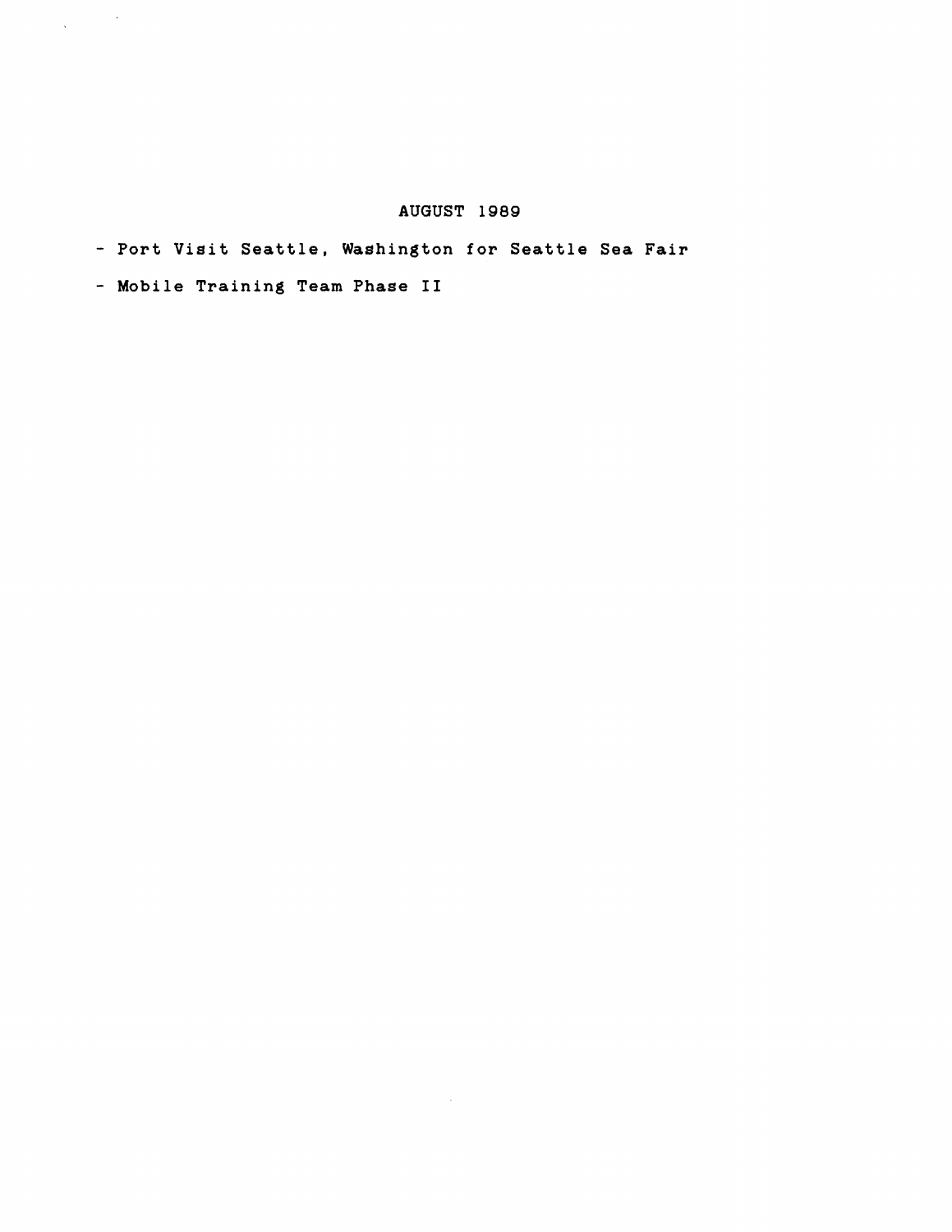#### **SEPTEMBER 1989**

- **Intermediate Maintenance Availability**
- **MEFEX 89-8**
- **LT reports on board**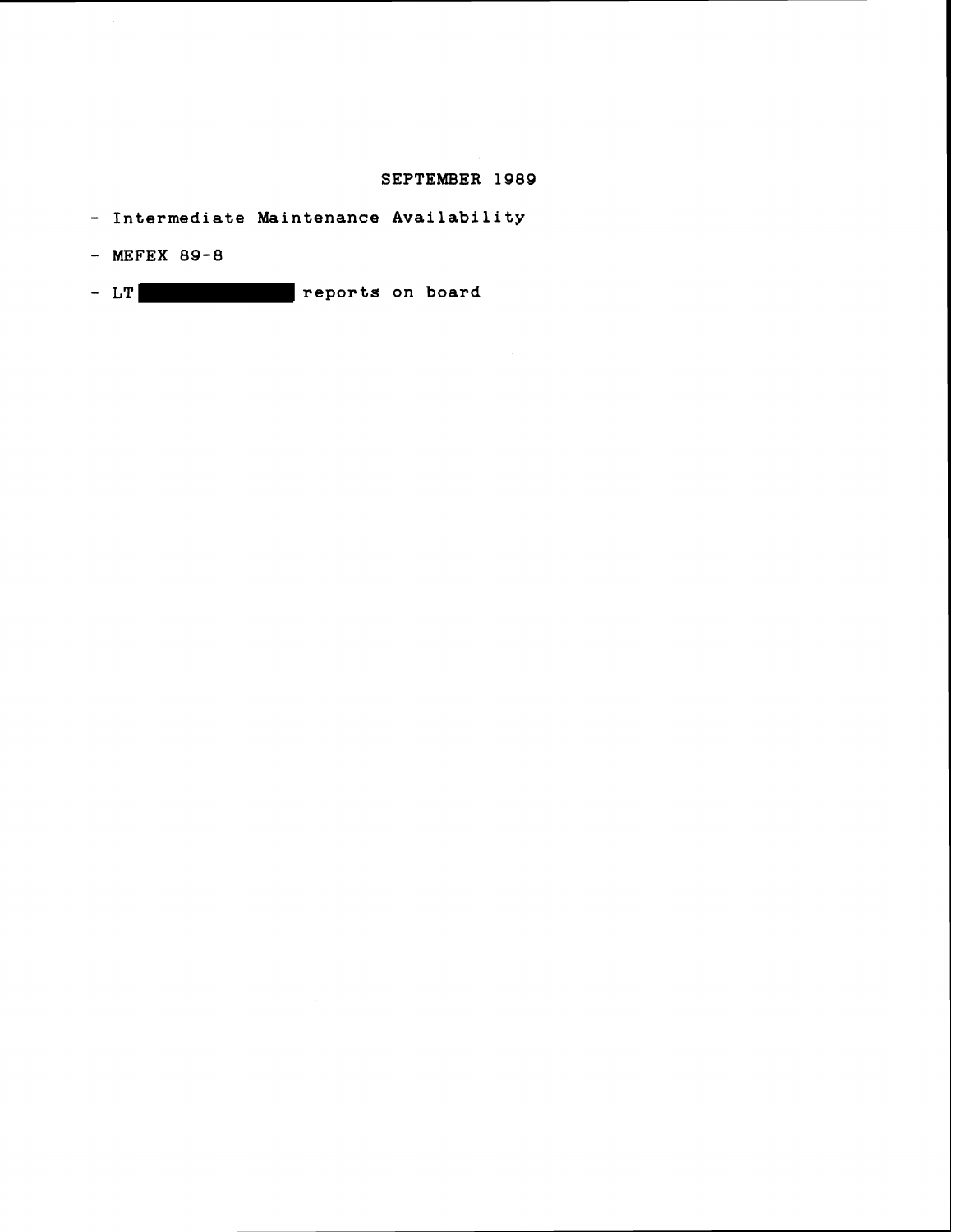- **Mobile Training Team Phase III** 

 $\cdot$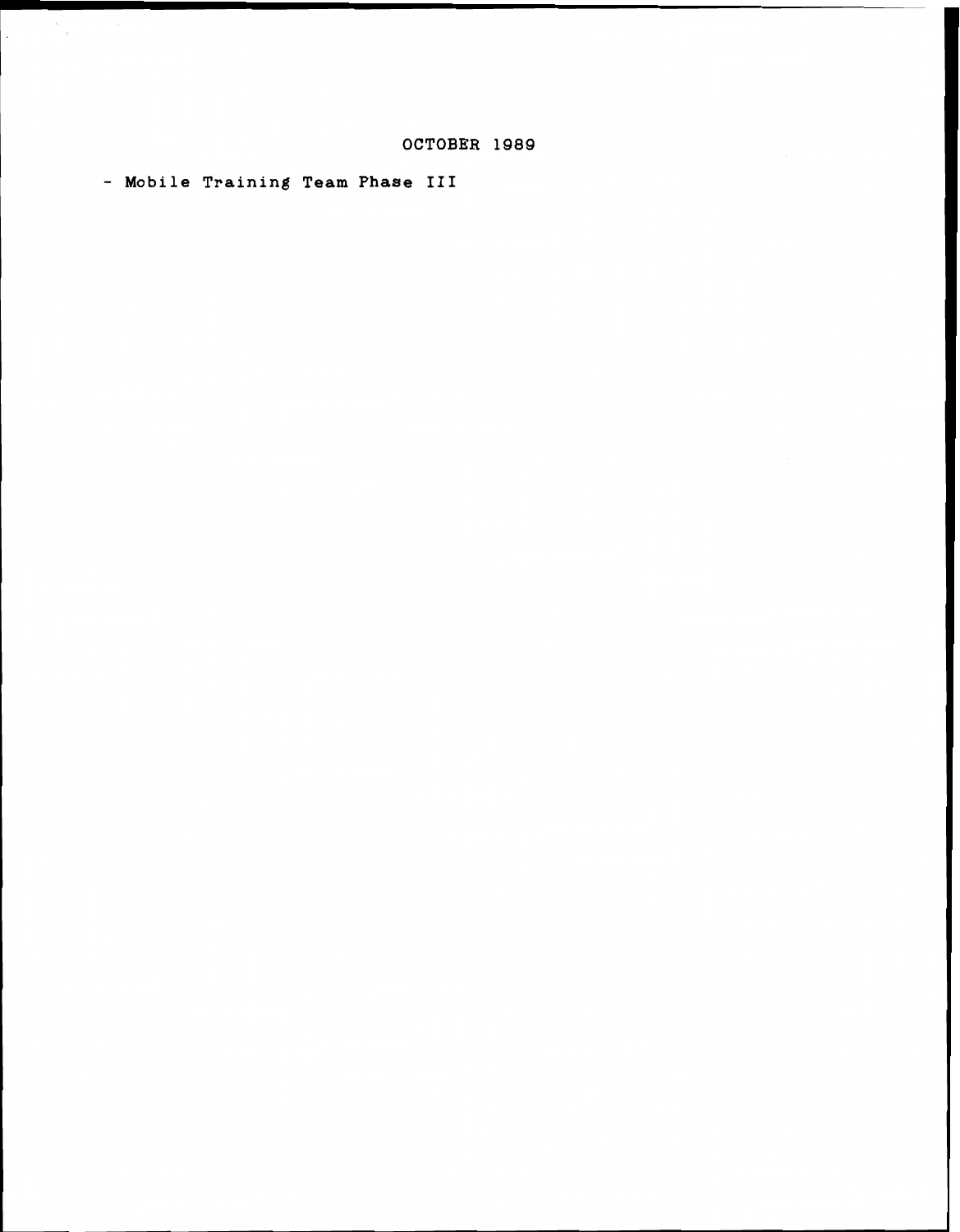## **NOVEMBER 1989**

- **Operation Propulsion Plant Examination** 

 $\label{eq:2.1} \frac{1}{\sqrt{2\pi}}\sum_{\substack{\alpha\in\mathbb{Z}^d\\ \alpha\in\mathbb{Z}^d}}\frac{1}{\sqrt{2\pi}}\sum_{\substack{\alpha\in\mathbb{Z}^d\\ \alpha\in\mathbb{Z}^d}}\frac{1}{\sqrt{2\pi}}\sum_{\substack{\alpha\in\mathbb{Z}^d\\ \alpha\in\mathbb{Z}^d}}\frac{1}{\sqrt{2\pi}}\sum_{\substack{\alpha\in\mathbb{Z}^d\\ \alpha\in\mathbb{Z}^d}}\frac{1}{\sqrt{2\pi}}\sum_{\substack{\alpha\in\mathbb{Z}^d\\ \alpha\in$